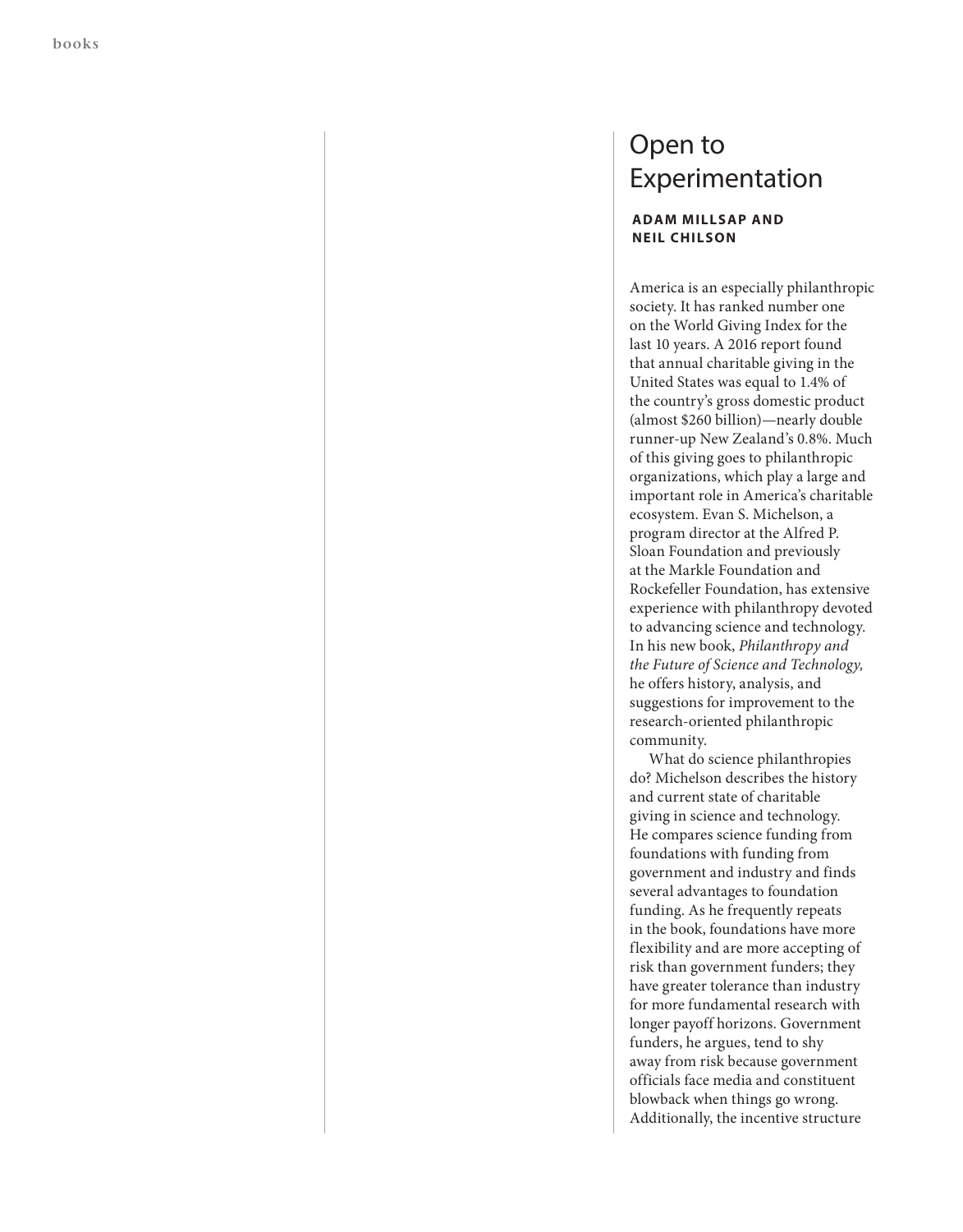in government does not reward risky endeavors or innovative successes. Foundations, on the other hand, are more open to experimentation, and they can more easily build their incentive structures to reward both employees and grantees when riskier bets pay off.

We see the importance of innovation and risk-taking in philanthropy frequently in our own work. As senior fellows with the Charles Koch Institute, which is part of the Stand Together philanthropic community, we advise on grants related to economic opportunity and technology and innovation issues. We look for entrepreneurial partners building bottom-up solutions that revitalize the key institutions of society—business, communities, education, and government. Our grantee partners are tackling difficult problems where failure is always a risk, but a risk worth taking. We try to mitigate that risk by helping our partners scale holistically, offering not just grants and talent development but also support with communications, management consulting, and fundraising.

For example, a willingness to push beyond safe and comfortable approaches enabled our community generally considered "right of center" politically—to successfully advance criminal justice reforms that appealed to activists and thinkers across the political spectrum. On the public policy side, Stand Together helped build a bipartisan coalition that got the First Step Act, which implemented sentencing reforms and other criminal justice reforms that activists had long called for, passed in 2018 when many observers thought such reform was impossible. On the grantmaking side, a partnership with Recidiviz, a data platform that helps improve the criminal justice system by providing criminal justice agencies with real-time information about prison facilities, has helped shrink prison populations throughout the country. Our work is



## PHILANTHROPY AND THE **FUTURE OF SCIENCE AND TECHNOLOGY**



**Philanthropy and the Future of Science and Technology** *by Evan S. Michelson. New York, NY: Routledge, 2020, 214 pp..*

evidence that Michelson is right about the value of private philanthropy's risk tolerance.

In the book's most compelling section, Michelson discusses the evolution of foundation giving over the twentieth century. He offers keen observations of how philanthropic giving evolved from ad hoc gifts driven by the personal interests and connections of the benefactors to the more formalized, institutional practices that continue today. These include knowledgeable program officers who recommend grantees, grants earmarked for specific projects, and mission statements that guide giving. And Michelson provides examples demonstrating that foundations played a significant role in shaping the course of scientific progress.

For example, the Rockefeller Foundation funded research in cellular and molecular biology with the purpose of eliminating disease, and indeed that

work helped to eradicate hookworm and yellow fever. Michelson makes a very brief mention of the Rockefeller Foundation's support for the agricultural Green Revolution, which dramatically increased the world's food supply and arguably preserved and advanced democracy during the Cold War. Michelson gathers many other interesting tidbits to make his case: did you know that the term "artificial intelligence" was first used in the 1950s in a grant application to the Rockefeller Foundation?

Although these anecdotes make for interesting reading, Michelson offers no empirical support demonstrating that private philanthropy has significantly influenced the course of scientific progress. For example, there is no comparison of funding trends from philanthropy, industry, and government over time. While original research tackling this question is beyond the scope of his book, referencing other work, if it exists, would strengthen the case for Michelson's prescriptions elsewhere.

Building on his history of philanthropic funding, Michelson has opinions on how science philanthropies should operate. Specifically, he wants foundations to support research while encouraging researchers to "take better account of the societal implications of their research." Michelson writes, "Science philanthropies need to intertwine what they do with how they do it." This sentence, buried in the middle of a paragraph in a late chapter of the book, is the clearest articulation of his key message.

To achieve this shift in science philanthropy, Michelson seeks to apply the Responsible Research and Innovation (RRI) framework to grantmaking for science and technology research. RRI is a somewhat amorphous theoretical framework for "taking care of the future through collective stewardship of science and innovation in the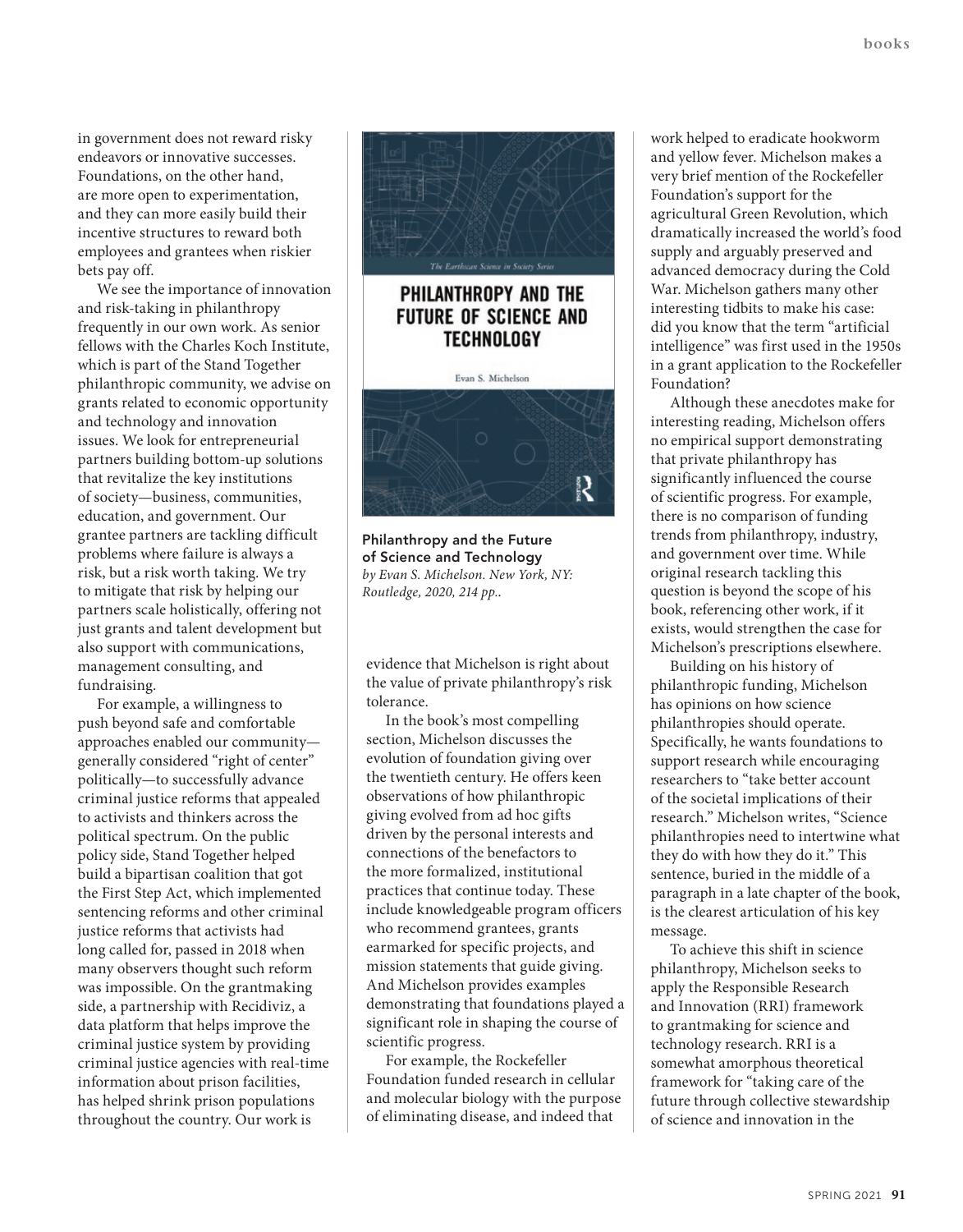present," according to one scholarly definition Michelson uses. Seeking to steward science and innovation to meet social goals, various European funding bodies have adopted RRI in their open calls for research.

European government funding agencies use RRI to "steer research" in emerging areas, according to academic work summarized by Michelson, and those agencies seek to leverage "the power of the pursestrings" to have "substantial influence in how research is conducted." Although RRI has been embraced by certain government funders in the European Union, Michelson believes foundations have neglected RRI and RRI theorists have neglected foundations—and that this presents an opportunity. More specifically, "A central goal of this book is to combine the RRI theoretical framework with a detailed investigation of the role that foundations play in shaping science and technology."

The idea that science philanthropy should improve society is noncontroversial: other than movie villains, who sets out to make society worse? It's much harder, though, to identify research that makes society better off, not only in the direct sense ("Is this grant going to generate something useful?") but also in the more abstract sense ("What does a better-off society look like?"). Michelson writes as if it is clear how to improve society. But as people who are deeply involved with philanthropy and public policy, we can confidently say there is substantial disagreement once we move beyond platitudes.

There are competing and often incompatible visions of what constitutes the seemingly obvious goals of "good schools" or "a strong economy" or "reducing inequality" among people acting in good faith. Does achieving greater economic equality, for instance, mean working toward equality of opportunity (i.e., removing obstacles in order to give

everyone the same chance to succeed) or equality of outcome (i.e., ensuring that everyone, regardless of ability or merit, achieves approximately the same general economic condition)? Furthermore, even when ends are agreed upon, people often differ on the means for reaching them. So while philanthropies should act to improve society, evaluating progress toward that end ultimately depends on subjective ideas of what a good society looks like.

It is not clear whether Michelson accepts that there are competing visions for improving the well-being of society or acting in a socially responsible way. He implores foundations to act with such goals in mind, suggesting that there is some standard they should be using, but he never lays out the standard. The only metric that Michelson clearly and consistently associates with the well-being of society or societal responsibility is an emphasis on diversity and inclusion. But even for philanthropic foundations prioritizing these important values, there is little here to guide their giving adequately.

This brings us back to the usefulness of RRI as a guiding framework: without an agreed-upon definition of societal responsibility or consensus around actions that improve the well-being of society, the RRI framework does not offer much guidance. How should philanthropies evaluate research on artificial intelligence that replaces human decisionmaking, for example? Or medical research involving human stem cells? RRI offers little help for navigating these fraught scientific, ethical, and political issues.

In addition to the fundamental challenge of determining what "responsible" means, foundations face practical problems in applying RRI to their grantmaking. Michelson argues that foundations can and should influence how their grantees act by including RRI elements in their grant agreements. It certainly seems correct that funders *can* influence grantees' practices; the lure of funding can

incentivize researchers to undertake any number of efforts that they might otherwise not pursue, including applying the RRI framework.

But this might be difficult to demonstrate in the real world. As an example of foundation influence, Michelson offers the Heising-Simons Foundation's requirement that grantees adopt a diversity statement in order to advance the foundation's goal of promoting racial and gender diversity. However, he does not report whether that requirement had any real effect on diversity. It could be the case that the organizations and people who seek funding from Heising-Simons are already aligned with the foundation's views on diversity, and thus the requirement of a diversity statement simply made explicit what was already being done implicitly.

The concept of self-selection—that people, organizations, and foundations with shared interests and goals match voluntarily with one another—is not considered by Michelson. Instead, he assumes that foundations impose their preferences, at least to some degree, on their partners and grantees, changing the funding recipients' behavior. Michelson's case would be stronger if he offered some empirical evidence that researchers or organizations meaningfully adjust their behavior to please foundations, rather than seek out foundations that align with their existing practices—or, worse, simply superficially comply to maintain eligibility for a grant.

The weakest part of the book is that it does not provide evidence that the RRI framework helps foundations or other nonprofits achieve their goals or realize their vision. Michelson doesn't ask a crucial question: does grantmaking consistent with the dimensions of RRI—including anticipation, reflection, inclusion, and responsiveness—help foundations make progress on the issues or topics they and their donors care about?

Even if funders can shape the